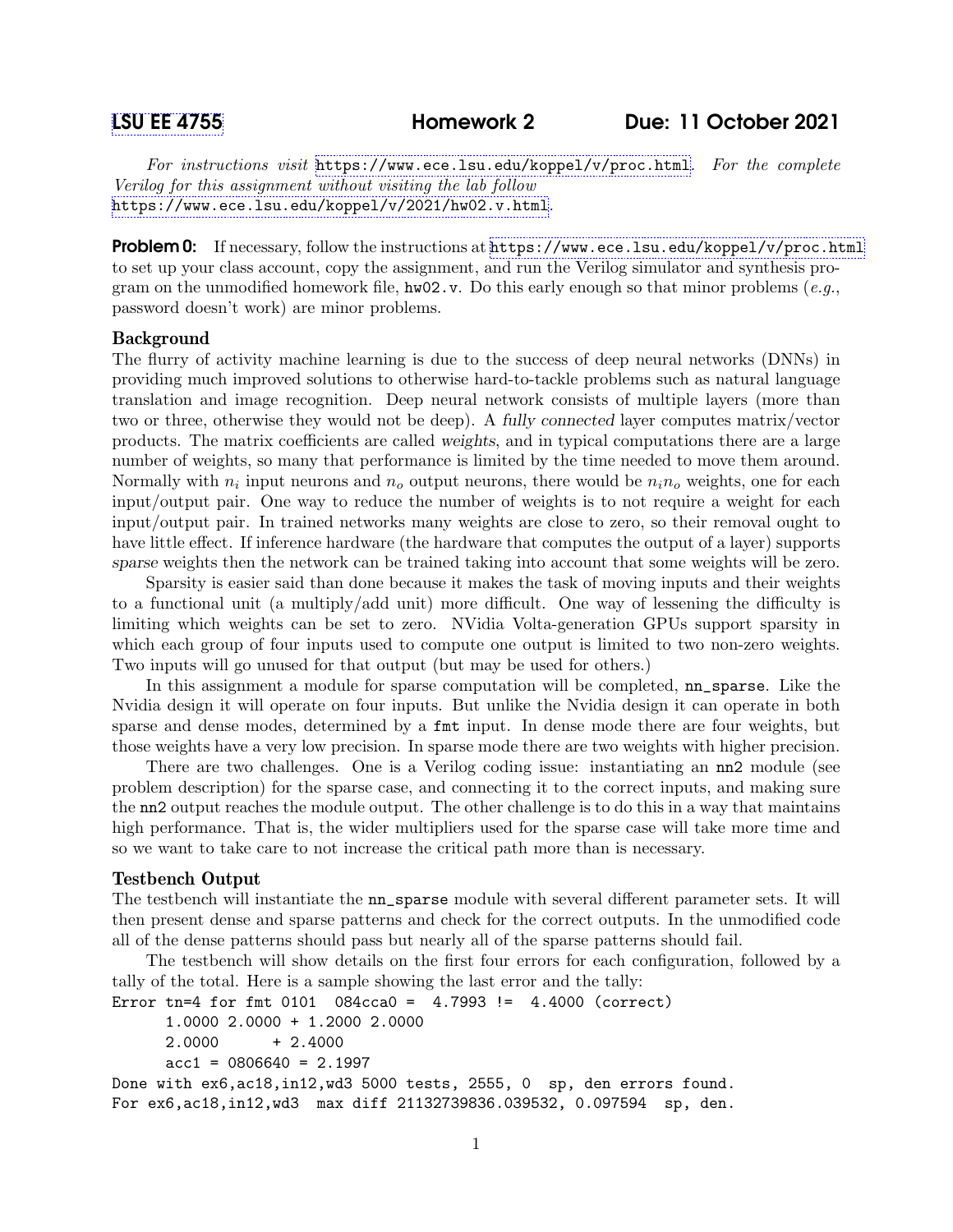Here is what is shown for each reported error: tn gives a test number, fint shows the value of the fmt input. Note that fmt[0] is the least significant big. After the format the error line shows the output value in hexadecimal and decimal. In the sample above they are 084cca0 = 4.7993. After that the correct (or at least what the testbench assumes is correct) value is shown: 4.4000 (correct). The next line shows the expression to be computed, which will consist of four terms if the error is for a dense calculation and two terms for a sparse calculation. The example above is for a sparse calculation. The next line,  $2.0000 + 2.4000$ , shows the products.

Finally, the value of an object in the module is shown, acc1. It is shown in hexadecimal, and in decimal. Note that acc1 is floating point, so that the hexadecimal value will let you see the sign, exponent, and significand. In most cases though, it will let you see if the value has any x or z bits.

You are encouraged to add code at this point to print out values of other signals in your module. The code to do that is:

> // Feel free to modify or add to this to help with your solution.  $\text{Write}$  ("  $\text{acc1} = \frac{\%}{h} = \frac{\%}{h} \cdot 4f \cdot \ln \$

nnsp.acc1, conv#(wexp,wsig\_ac)::ftor(nnsp.acc1));

The nn\_sparse instance is named nnsp, so nnsp.acc1 refers to an object in the module. The function conv#(wexp,wsig\_ac)::ftor(X) converts X from a floating-point format with exponent length wexp and significand length wsig\_ac into a real. The code for this function is in hw02.v. Any object could be named, but remember to adjust the \$write for data type, and the parameters to conv if necessary.

To aid in debugging the testbench starts out with sparse patterns in which only one weight is 1 and the others are zero. It will then use weights of 2, 0.1, 10.1. It will repeat the pattern again with two non-zero weights. After that it will use randomly chosen weights and formats. Feel free to modify the testbench to aid in your debugging. Keep in mind that the ta-bot won't test your module using the testbench in your file so removing the tests that your module fails won't help.

## Synthesis Script

The synthesis script will synthesize the module at two different target delays. It takes a significant amount of time to run, so only one set of parameters is included. Feel free to modify the script, syn.tcl to add other sets.

**Problem 1:** Module nn sparse, has one  $w_0$ -bit output, o, four  $w_i$ -bit inputs, i[0] to i[3], a  $w<sub>w</sub>$ -bit input, w, and a four-bit input, fint. Input w can carry either two or four values, called weights. If  $fmt=4'$ b1111 then w carries four weights, each  $w_w/4$  bits. These are called dense weights. Otherwise w carries two weights, each  $w_w/2$  bits, called sparse weights. To help get started quickly the module assigns the dense weights to four-element net wd.

The module is to compute o in one of two possible ways, depending on the value of fmt. When  $fmt=4'$ b1111 the module computes o using the dense weights and all four values of i:  $o = i_0w_0 + i_1w_1 + i_2w_2 + i_3w_3$ , where  $i_0$  and  $w_0$  are values of i[0] and  $\mathbf{wd}[0]$ . The Verilog code to do this is already in the module.

The module should work for six additional values of fmt: 4'b0011, 4'b0110, 4'b1100, 4'b1010, 4'b0101, and 4'b1001, these will be referred to as the sparse formats. For each of these the module should set the output to  $o = i_a W_0 + i_b W_1$ , where  $W_0$  and  $W_1$  are the two sparse weights and where  $a$  is the position of the rightmost (least significant) 1 in fmt and  $b$  is the position of the leftmost (most significant) 1 in fmt. For example, if  $fmt=4'$ b0011 then  $a=0$  and  $b=1$  and the hardware should compute  $o = i_0W_0 + i_1W_1$ , and if finit = 4'b1010 then  $a = 1$  and  $b = 3$  and the hardware  $o = i_1W_0 + i_3W_1.$ 

All values are floating-point. They share a common exponent, specified by parameter wexp. The width of the significand of the output is specified by parameter sig\_ac, the width of the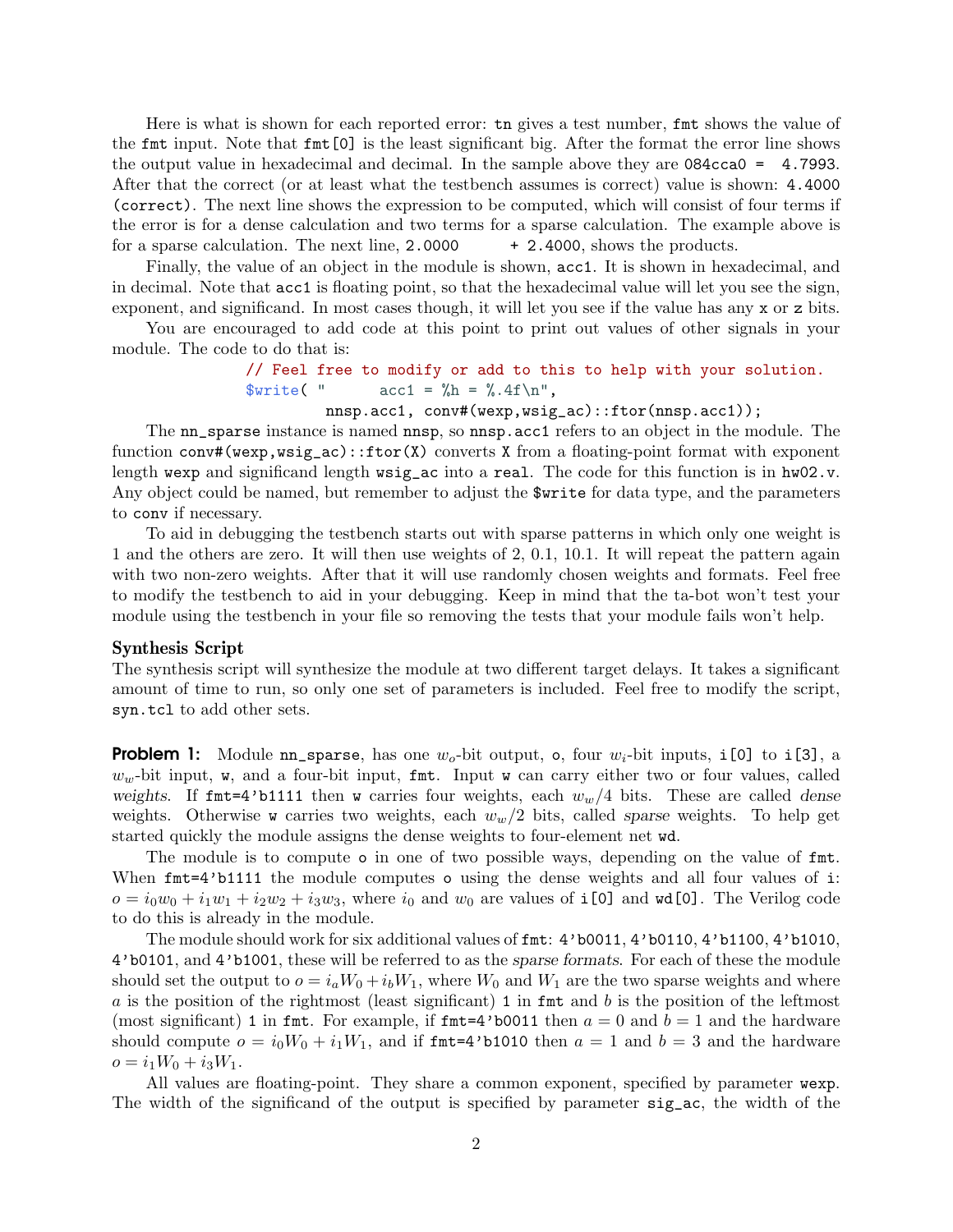significand of the inputs is specified by wsig\_in, and the width of the significand of the dense weights is specified by parameter wsig\_wd. The layout follows IEEE 754: The most significant bit is a sign bit, that is followed by the exponent, and that is followed by the significand. So the total size of the output is 1+wexp+wsic\_ac.

To compute the dense output nn\_sparse instantiates three modules: two nn2 modules and fp\_add. The nn2 module computes  $i_0w_0 + i_1w_1$ . The nn2 module instantiates two hy\_mult and one fp\_add (both described below). Details on the nn2, including parameters, can be learned by inspecting the module (it is in the homework file).

The fp\_add module is a convenience wrapper around the Chipware CW\_fp\_add module.

Module hy\_mult wraps CW\_fp\_mult, but it provides functionality that you'd think would be part of the Chipware library. Unlike the Chipware module, hy\_mult can be instantiated so that the multiplier, multiplicand, and product each have different significand sizes, though they all share the same exponent size. (The hy is for hybrid, referring to the different sizes.) The module instantiates the Chipware module using the product significand size. It then widens (or shrinks) the significands of the multiplier and multiplicand inputs (called a and b). The inputs are widened by placing zeros in the least significant bits of the widened significands. This was done with the hope that the synthesis program, when performing optimization, would see that these bits were zero and so optimize away the affected partial products. Experiments using Genus (version 211) confirmed that optimization was occurring.

(a) The table below shows synthesis script output for the hybrid multiplier at a variety of sizes. Based on this table there is a good and bad way to connect the hybrid multiplier. Design your module taking this data into account. In the table the parameter values are concatenated with the module name, and numbers are added on the end to avoid duplicating a name. Remember that with a large delay target cost is the only goal, and with a 1ns goal speed is the primary goal.

For purposes of interpreting the data below, assume your design will be instantiated with parameters {wexp 5} {wsig\_ac 14} {wsig\_in 8} {wsig\_wd 4}. (These can be found in the synthesis script.) Module Name **Area** Delay Delay

| undar armad                           | n⊥∈u   | peray  | D∈⊥αγ      |  |
|---------------------------------------|--------|--------|------------|--|
|                                       |        | Actual | Target     |  |
| hy_mult_wsig_a5_wsig_b5_wsig_p20      | 62541  | 7.466  | 100.000 ns |  |
| hy_mult_wsig_a10_wsig_b10_wsig_p20    | 131839 | 12.799 | 100.000 ns |  |
| hy_mult_wsig_a10_wsig_b5_wsig_p20     | 84546  | 10.636 | 100.000 ns |  |
| hy_mult_wsig_a5_wsig_b10_wsig_p20     | 92111  | 9.851  | 100.000 ns |  |
| hy_mult_wsig_a15_wsig_b5_wsig_p20     | 108593 | 13.440 | 100.000 ns |  |
| hy_mult_wsig_a5_wsig_b15_wsig_p20     | 123209 | 12.643 | 100.000 ns |  |
| hy_mult_wsig_a4_wsig_b8_wsig_p14      | 71354  | 8.435  | 100.000 ns |  |
| hy_mult_wsig_a8_wsig_b4_wsig_p14      | 63890  | 9.007  | 100.000 ns |  |
| hy_mult_wsig_a14_wsig_b8_wsig_p14     | 131244 | 12.047 | 100.000 ns |  |
| hy_mult_wsig_a8_wsig_b14_wsig_p14     | 144388 | 11.824 | 100.000 ns |  |
| hy_mult_wsig_a3_wsig_b7_wsig_p12      | 59985  | 7.737  | 100.000 ns |  |
| hy_mult_wsig_a7_wsig_b3_wsig_p12      | 53501  | 8.081  | 100.000 ns |  |
| hy_mult_wsig_a12_wsig_b7_wsig_p12     | 110260 | 12.113 | 100.000 ns |  |
| hy_mult_wsig_a7_wsig_b12_wsig_p12     | 117097 | 11.660 | 100.000 ns |  |
| hy_mult_wsig_a5_wsig_b5_wsig_p20_22   | 130160 | 2.398  | $1.000$ ns |  |
| hy_mult_wsig_a10_wsig_b10_wsig_p20_22 | 324729 | 3.046  | $1.000$ ns |  |
| hy_mult_wsig_a10_wsig_b5_wsig_p20_22  | 189191 | 2.690  | $1.000$ ns |  |
| hy_mult_wsig_a5_wsig_b10_wsig_p20_22  | 214533 | 2.684  | $1.000$ ns |  |
| hy_mult_wsig_a15_wsig_b5_wsig_p20_22  | 248189 | 2.742  | $1.000$ ns |  |